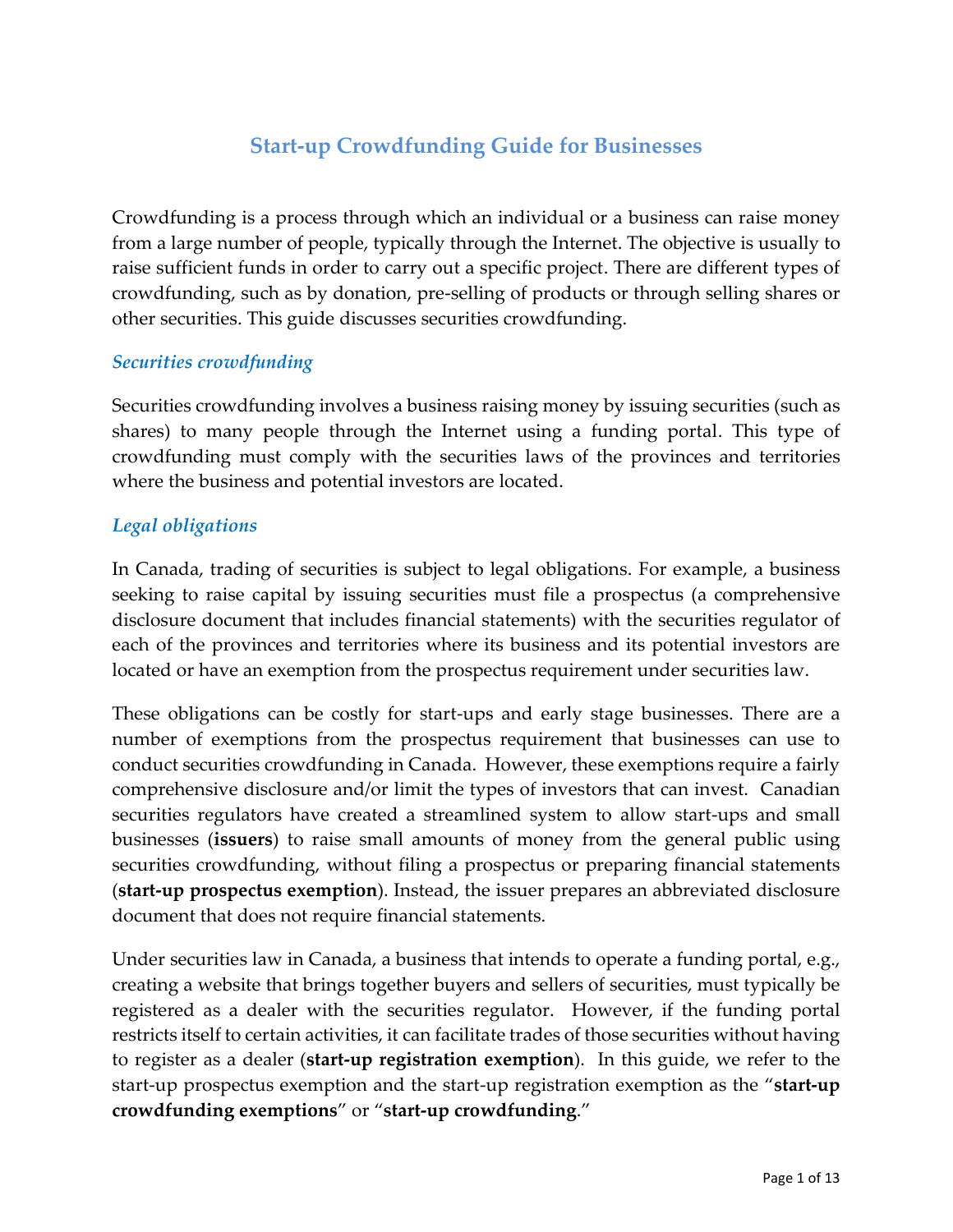The purpose of this guide is to assist issuers intending to raise funds by relying on the start-up prospectus exemption. In this guide, "**regulator**" means the applicable provincial securities regulator or regulatory authority.

## **How Start-up Crowdfunding Works**



A small business or a start-up has an idea but needs to raise funds to make it happen. They create a pitch to investors that includes basic information about the business and the offering, how they will use the money, and the risks of the project. Then they set a minimum amount they need to raise to accomplish their goal. The pitch will be found on a crowdfunding website.

An investor spots an interesting business on a crowdfunding website. After reading all the business information and researching the business and the people involved, the investor can invest up to \$2,500. In certain circumstances, investors can invest up to \$10,000 if a registered dealer has determined that the investment is suitable for that investor. In either case, the investor must acknowledge and understand the risks of the investment.

The crowdfunding website holds the money the business raises in trust for investors until the minimum amount is raised. If the business does not raise the money it needs, each investor gets their money back.

In order to raise funds using the start-up prospectus exemption, issuers must prepare and post an offering document on a funding portal's crowdfunding website. Investors can then read about the offering and decide whether to invest. Before investing, investors will have to confirm that they have read the offering document and understand that the investment is risky.

#### *When should an issuer consider start-up crowdfunding?*

Before launching a start-up crowdfunding campaign, the management of the issuer will want to:

- evaluate other sources of funding, such as a loan from a financial institution,
- assess whether they are willing to invest the time and effort needed to prepare and run a start-up crowdfunding campaign,
- determine the type and characteristics of securities that will be sold,
- determine the number of securities to be sold and at what price, and
- assess if they can manage a greater number of security holders.

Issuers should also carefully consider the effect of raising capital through the issuance of securities. There are primarily two types of securities: debt instruments, such as non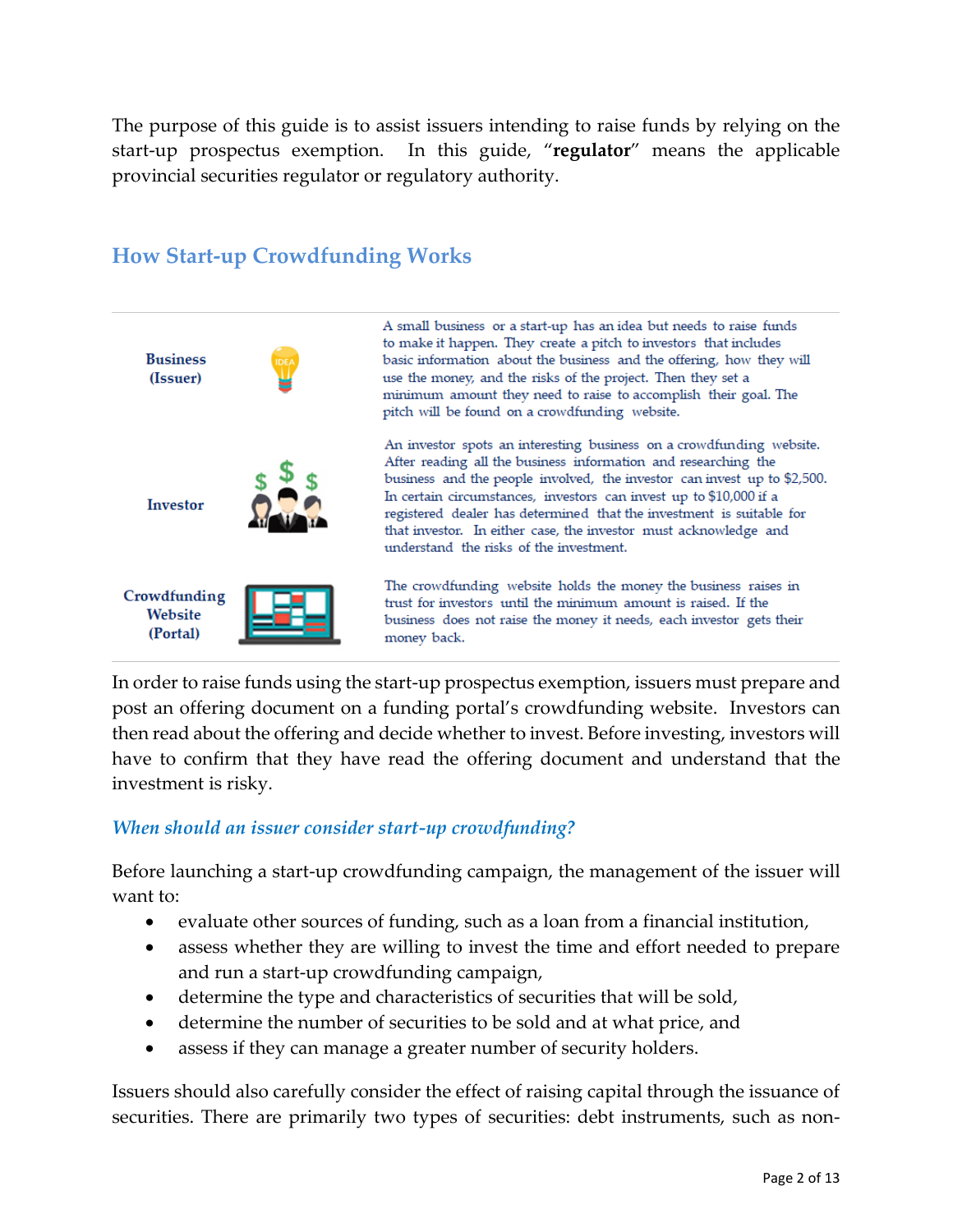convertible debt securities linked to an interest rate, and equities, such as common shares. Both types of securities are permitted under the start-up crowdfunding instrument. While debt is essentially a loan from an investor to an issuer, equity provides holders with certain ownership rights in the issuer. Accordingly, if a start-up crowdfunding campaign that involves the sale of shares (or other equity) is successful, the founders or other individuals with an economic interest in the issuer may have to give up part of the ownership of the issuer to investors. Under corporate law, investors that purchase equity securities in an issuer may have certain rights to participate in key decisions relating to the management of the issuer. Investors may also want to be informed about successes and failures of the issuer's business. Management of the issuer should assess whether they are willing to spend the time and effort to maintain contact with investors.

The start-up prospectus exemption is not available to reporting issuers (public companies). Reporting issuers are required to provide ongoing public disclosure of their business activities by filing financial statements and other documents required by securities laws. These types of issuers are considered to be more established than the start-up or early stage issuers that are permitted to use start-up crowdfunding.

In addition, the start-up prospectus exemption is not available to issuers that are raising money without a specific business objective, commonly known as "blind pools". In particular, the start-up prospectus exemption is not available where:

- (a) the issuer has no operations other than to identify and evaluate assets or a business with a view to completing an investment in, merger with, amalgamation with or acquisition of a business, or a purchase of the securities of one or more other issuers; or
- (b) the proceeds of the distribution are intended to be used by the issuer to invest in, merge or amalgamate with or acquire a business that has not been described in the issuer's offering document.

In these circumstances, the issuer will need to raise capital using methods other than the start-up prospectus exemption.

When considering whether these conditions have been met, the regulators may consider, among other things, the disclosure in the offering document to determine what operations the issuer has and how the issuer intends to use the proceeds of the distribution.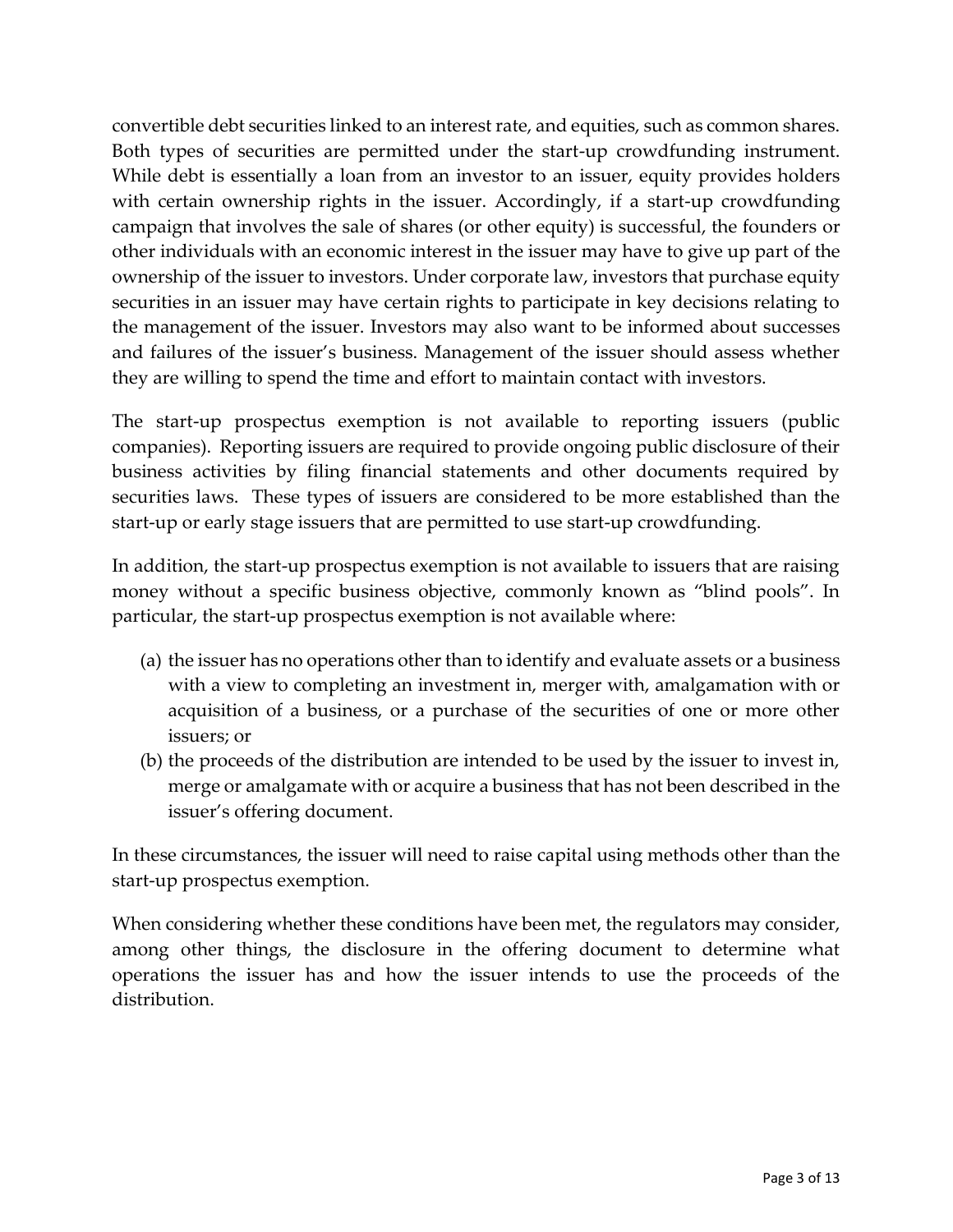#### *Where is start-up crowdfunding available?*

The start-up prospectus exemption is available to issuers that have a head office in Canada.

If an issuer wants to raise funds using start-up crowdfunding in a particular province or territory, the funding portal must be permitted to operate in that particular province or territory (see "*Where can I find out more information on whether a funding portal is able to operate?*", below).

## *What is the maximum amount that can be raised? How often can an issuer raise money using start-up crowdfunding?*

An issuer can raise up to \$1,500,000 in the 12-month period before closing of the distribution. It may complete as many distributions per calendar year as fits their business objectives.

For instance, if an issuer has already raised \$250,000 on June 1 and \$300,000 on December 31 using the start-up crowdfunding exemption, it can still raise up to \$950,000 at any point before May 31 of the following year under that exemption.

This maximum amount applies to the issuer, together with any related issuers in its issuer group. The "**issuer group**" has a broad meaning. In addition to the issuer, it also includes any affiliates of the issuer (e.g. related companies) and any other issuer that is engaged in a common enterprise with the issuer or an affiliate, or whose business is founded or organized by the same person or company who founded or organized the issuer.

#### *Does the issuer have to distribute common shares in a start-up crowdfunding offering?*

The securities offered in a start-up crowdfunding offering must be among those permitted by the start-up prospectus exemption. An issuer can use start-up crowdfunding to distribute common shares, but it can also distribute non-convertible preference shares, non-convertible debt securities linked to a fixed or floating interest rate, or units of a limited partnership. If the issuer is an association (also commonly known as a co-operative), it can use start-up crowdfunding to distribute shares in the capital of that association provided that it is not restricted from doing so under its enabling legislation.

The issuer can also issue securities that convert into common shares or non-convertible preference shares. These securities may include certain types of warrants, options or simple agreements for future equity.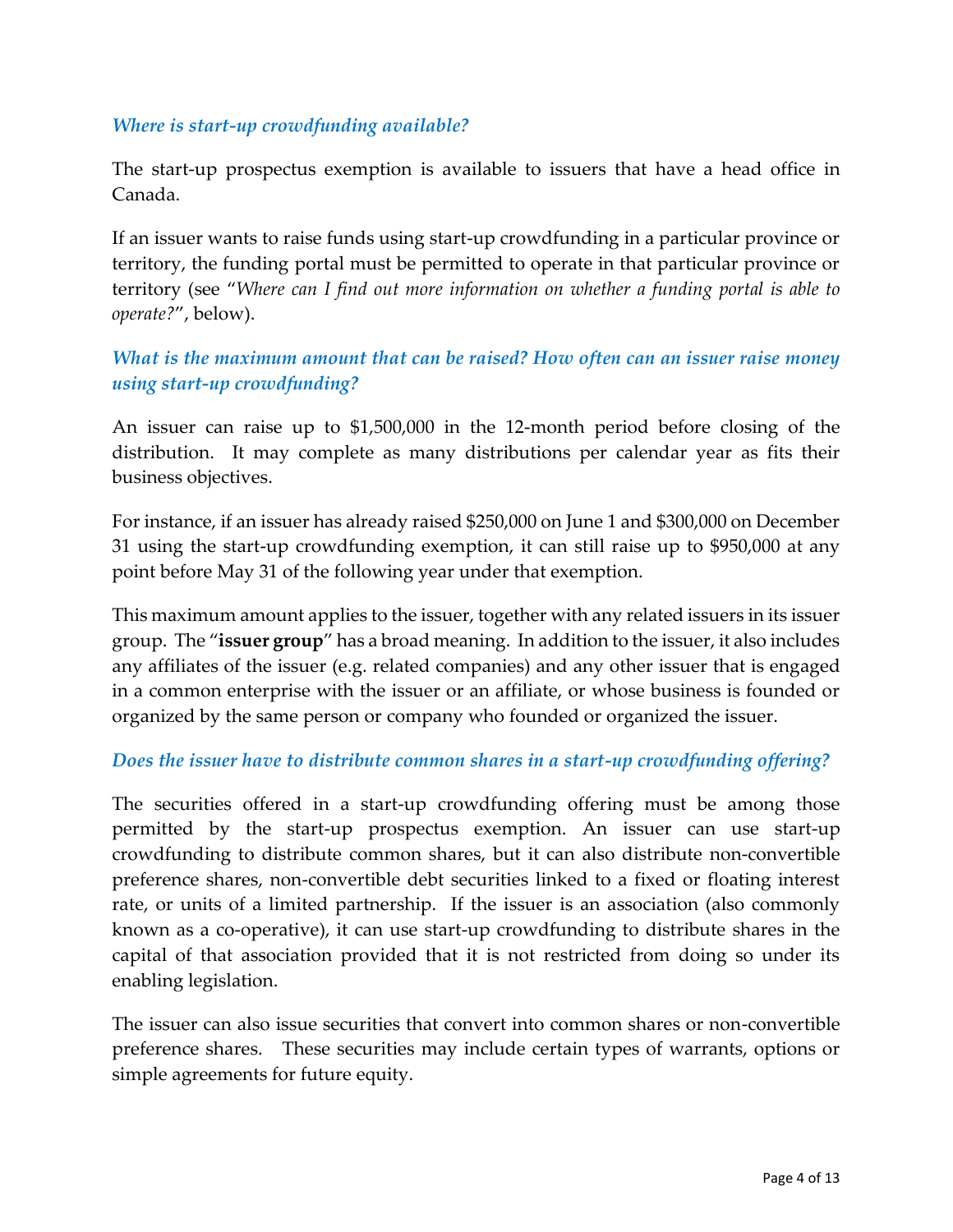It is up to the issuer to decide what type of security distribution helps it best achieve its growth and development goals.

#### *Are there any time limitations for completing a crowdfunding offering?*

The offering document must indicate a minimum dollar amount that has to be raised before the offering can close. The issuer has a maximum of 90 days to raise the minimum amount, starting on the day the issuer's offering document is first made available to investors through the funding portal's website.

Investors will send the funds for their investment to the funding portal. The funding portal will then hold the money in trust. Before releasing the funds to the issuer, the following must have occurred:

- the issuer has secured the minimum amount of the offering and has decided to complete the offering; and
- the time for exercise of all withdrawal rights have expired (see "What if an investor changes their mind?", below).

If the minimum amount is not reached, or the start-up crowdfunding campaign is withdrawn, the funding portal must return all the money to the investors.

## *Can an issuer or group of related issuers conduct more than one start-up crowdfunding at once?*

No. An issuer group cannot have more than one start-up crowdfunding campaign running at the same time or on different funding portals for the same purpose. The issuer group must wait until the first campaign has ended before launching a second one.

#### *What is the maximum amount an issuer can raise from each investor?*

The maximum investment an issuer can accept from an investor is \$2,500 per start-up crowdfunding distribution. However, this amount can be increased to \$10,000 if the investor has been advised by a registered dealer that the investment is suitable for the investor.

The issuer may require a minimum amount per investor, but this amount cannot be over \$2,500 if there is no registered dealer involved.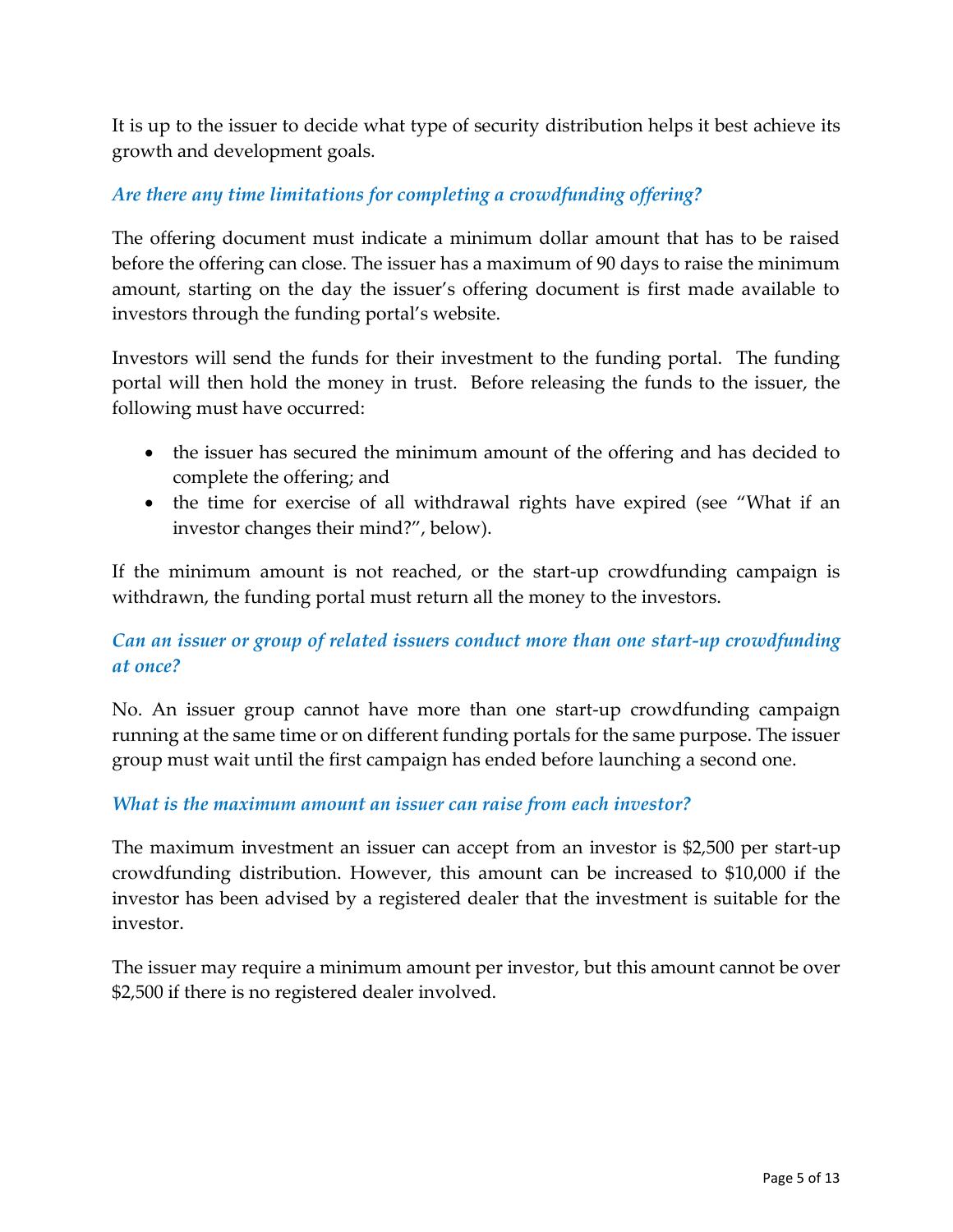## **Launching a Start-up Crowdfunding Campaign**

Once an issuer has determined that it will launch a start-up crowdfunding campaign, it will need to prepare an offering document and choose a funding portal to post its offering document. Issuers are required to prepare the offering document using Form 45-110F1 *Offering Document*.

## *What is a funding portal?*

A funding portal is a website that brings buyers and sellers together by listing start-up crowdfunding campaigns on its website and facilitating the payment of the purchase price from the investor to the issuer. The funding portal has a number of responsibilities, including:

- posting the issuer's offering document;
- providing a risk warning form to potential investors;
- holding all investor funds in trust until the issuer is permitted to close the distribution; and
- returning funds to investors, without deduction, if the issuer does not reach its minimum funding target or if the issuer withdraws the start-up crowdfunding campaign.

Funding portals will generally charge issuers for hosting a start-up crowdfunding campaign on its website.

## *What types of funding portals are available?*

There are two types of funding portals that may facilitate start-up crowdfunding in Canada:

- funding portals that are operated by registered dealers (e.g. investment dealers or exempt market dealers) that must provide advice to investors on whether the investment is suitable to the investor, and
- funding portals that are operated by persons relying on the start-up registration exemption and that are prohibited from providing suitability advice.

An issuer has the choice of which type of funding portal to use for its start-up crowdfunding campaign.

A funding portal should be able to confirm to the issuer that it can provide certain services necessary for start-up crowdfunding, including that it will make the offering document and risk warnings available to the investor through its website.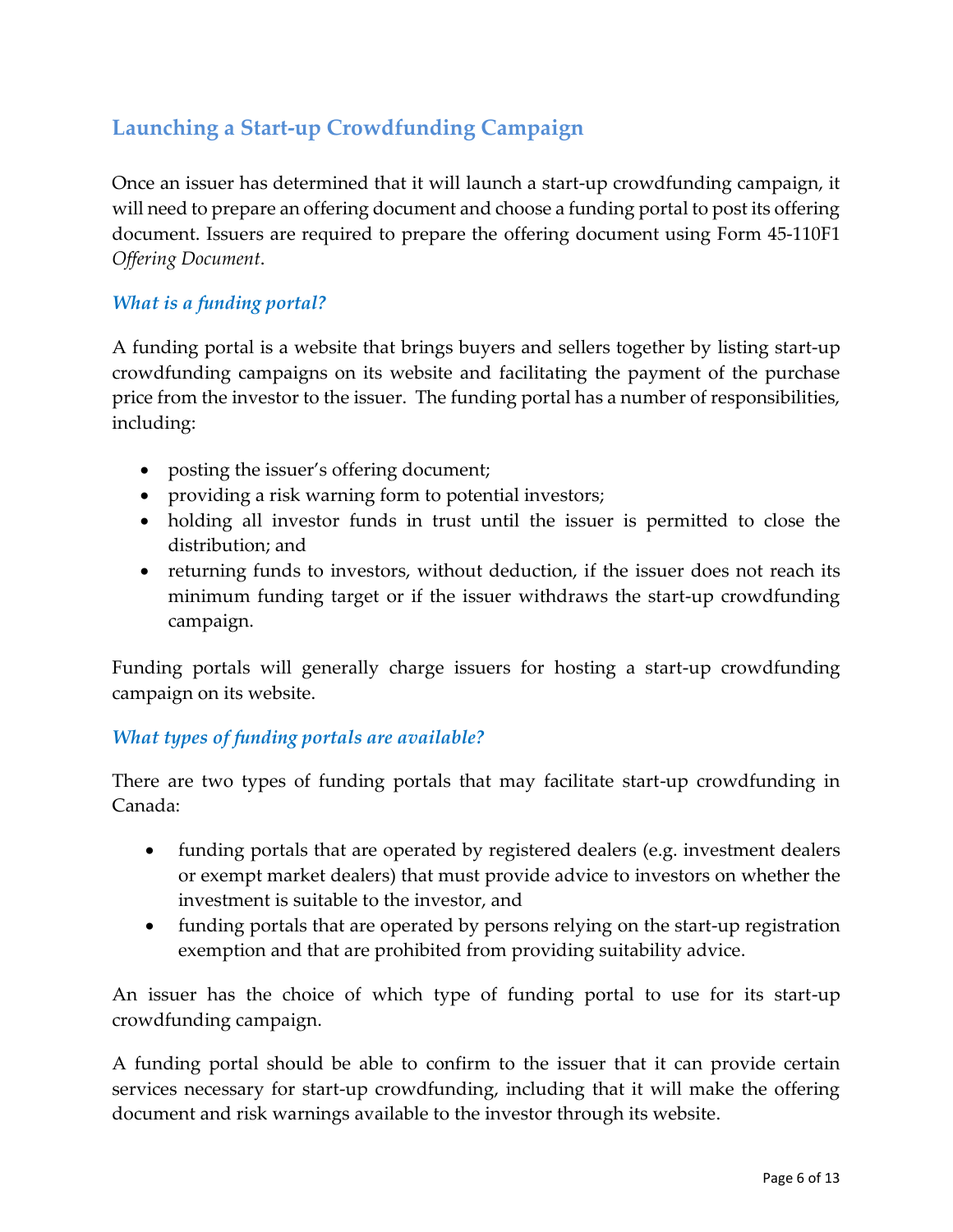## *Where can I find out information on whether a funding portal is able to operate?*

The Canadian Securities Administrators maintain a list of funding portals currently permitted to operate in one or more jurisdictions of Canada. The issuer may check to determine whether the funding portal is authorized to operate in jurisdictions in which it proposes to conduct start-up crowdfunding.

In addition, the issuer may want to evaluate other aspects of the funding portal's business, such as the individuals operating the funding portal, how it handles the funds collected from investors, and what fees it will charge the issuer for posting its start-up crowdfunding offering document.

#### *What information needs to be in the offering document?*

An issuer must include all the information required by Form 45-110F1 *Offering Document*. This form requires the issuer to disclose basic information about the business and the offering, how it will use the money and the relevant risks of the business or project. The issuer must disclose the minimum amount needed to be raised to accomplish the issuer's business goals. The issuer must provide enough detail in the offering document about the business for an investor to clearly understand what the issuer does or intends to do.

If the issuer raises funds in Québec, the offering document and the risk acknowledgement form must be made available to investors in Québec in French or in French and English.

For additional details on the offering document, including instructions on how to prepare it, please refer to Form 45-110F1 *Offering Document*.

## *Do I need to include financial statements in the offering document?*

The issuer is not required to provide financial statements to investors in connection with a start-up crowdfunding distribution.

However, the issuer can choose to make financial statements available to investors. For example, many investors use financial statements to assess and compare investment opportunities and may be reluctant to invest in a business that does not provide this information. If an issuer chooses to disclose a measure of financial performance (such as sales or expenses), financial position (such as amount of equipment or debt) or cash flow in the offering document, it must make financial statements available for the most recently completed financial year. Any measure referred to in the offering document must be an amount presented in the financial statements or be reconciled to an amount presented in the financial statements.

If the issuer chooses to make financial statements available to investors, it must: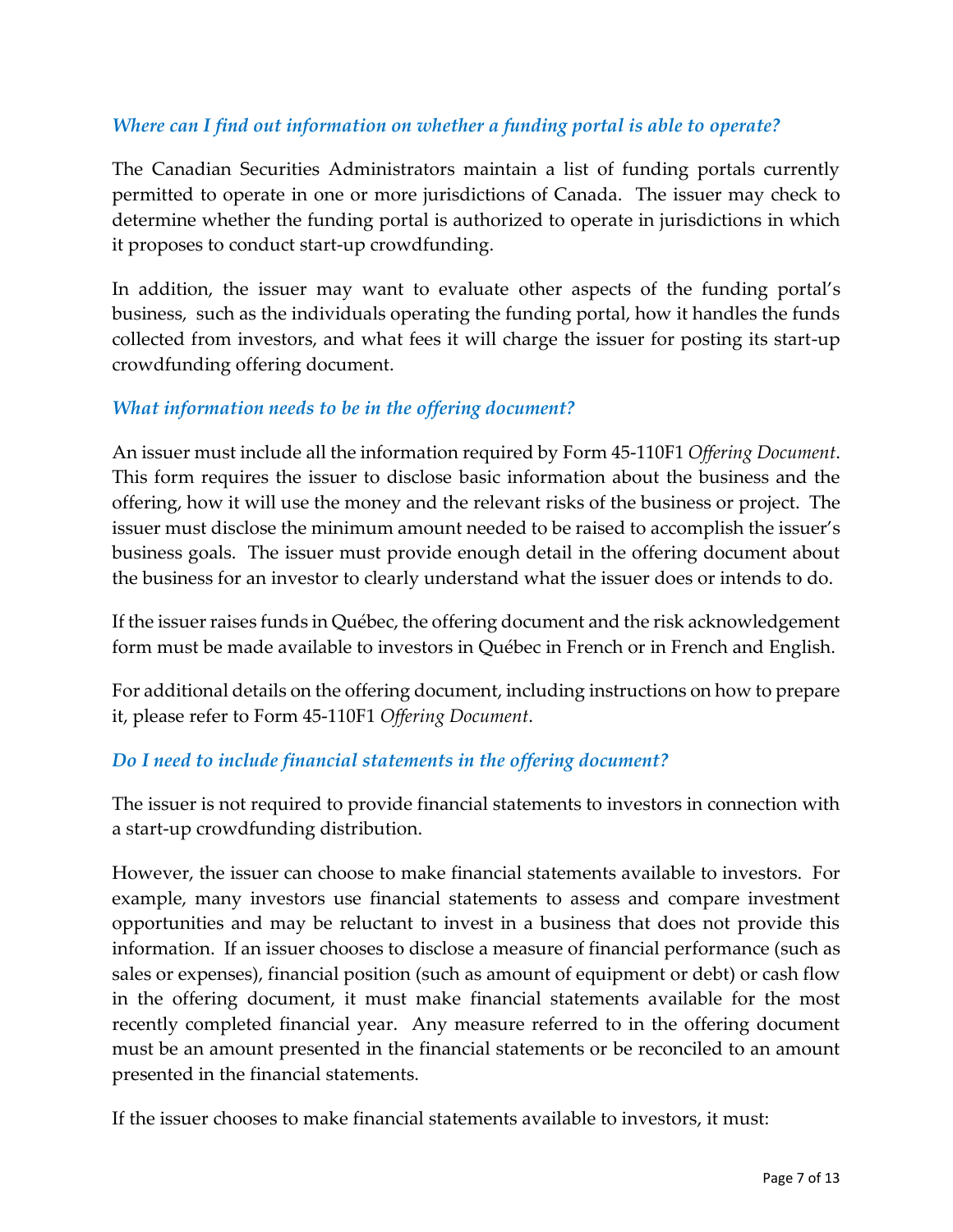- prepare these financial statements in accordance with Canadian generally accepted accounting principles;
- present the issuer's results of operations for its most recently completed financial year; and
- include the statement provided in item 3.5 in Form 45-110F1 *Offering Document*.

As with any information provided to investors, the financial statements should not be misleading.

The issuer can post the financial statements on its website for the convenience of its investors. **However, if an issuer includes financial statements in its offering document or provides a link to the financial statements in the offering document, there will likely be an obligation under securities laws to prepare the financial statements using Canadian generally accepted accounting principles for publicly accountable enterprises.**

There may be other requirements outside securities laws. For example, corporate legislation in some jurisdictions may require issuers to prepare and disseminate audited annual financial statements to their shareholders. Further, such issuers may be required to hold annual meetings of shareholders and provide certain specified disclosure in an information circular. To determine whether these requirements apply, issuers can refer to applicable corporate law and consult their legal advisers.

## *Do I need to disclose information about myself or other principals of the issuer?*

The offering document must include certain details about the residency, principal occupation, expertise and securityholdings of each founder, director, officer and control person of the issuer.

**Director**: An individual occupying the position of director with the issuer, or another person acting in a similar capacity.

**Officer**: Includes the CEO, president, a vice-president, corporate secretary, general manager or any other individual who performs similar functions for the issuer. If the issuer is a limited partnership, information should also be provided for the officers of the general partner.

**Founder:** A person who, acting alone, in conjunction, or in concert with one or more persons, directly or indirectly, takes the initiative in founding, organizing or substantially reorganizing the business of the issuer and at the time of the start-up crowdfunding distribution is actively involved in the business of the issuer.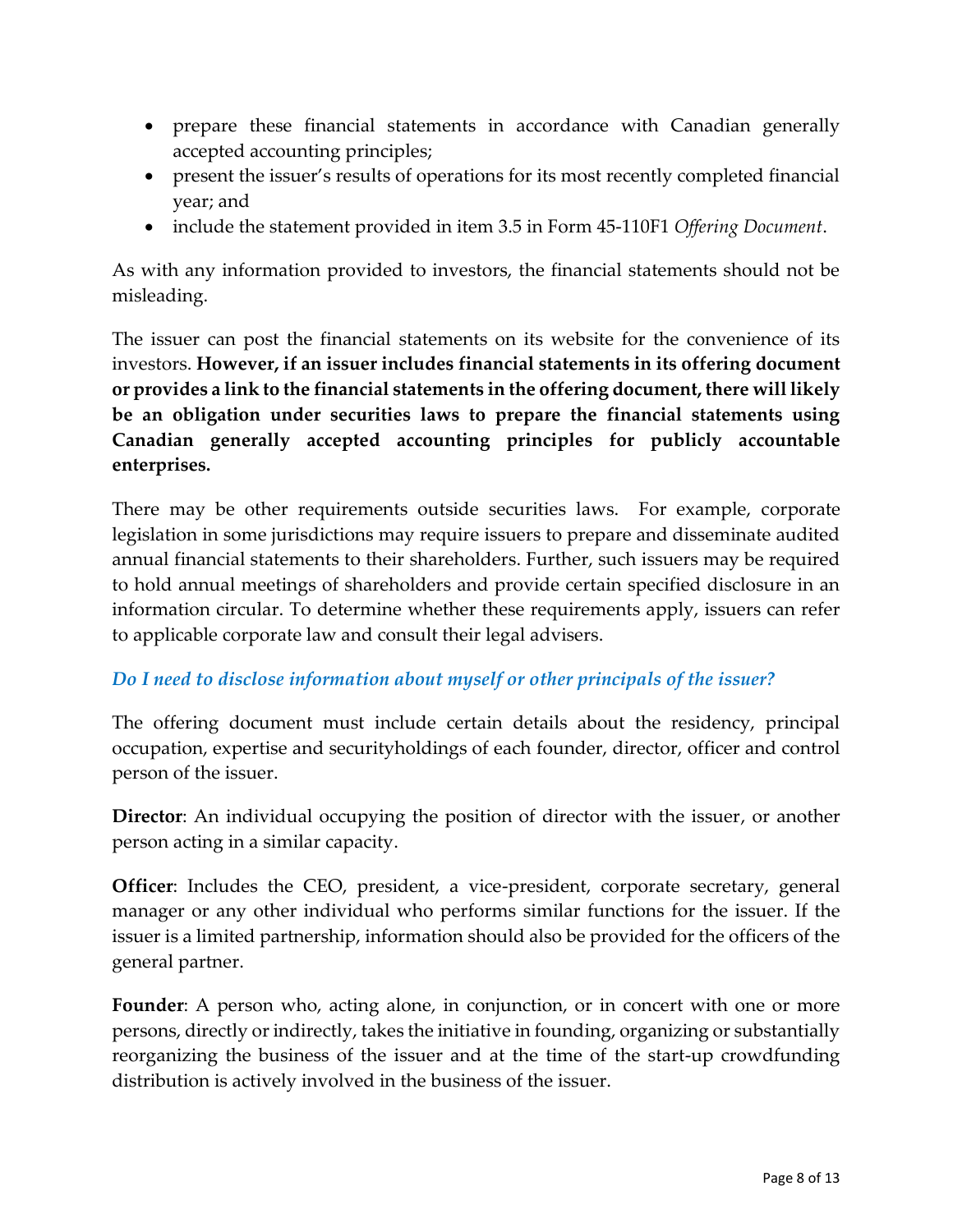**Control person**: A person that holds more than 20% of the voting rights, alone or with other persons acting in concert, is generally considered a control person of the issuer.

## *Does the issuer need to provide information to the investor following the crowdfunding campaign?*

Canadian securities laws do not require that the issuer report to investors, but investors will want to be kept informed. The issuer should disclose to investors in the offering document whether and, if so, how it intends to keep investors informed about the business and their investment. Reporting can be through newsletters, social media sites, email, financial statements or similar documents.

#### *What if an investor changes their mind?*

Investors have the right to withdraw their investment within two business days following either:

- the investor's subscription; or
- the funding portal notifying the investor of an amendment to the issuer's offering document.

To exercise this right of withdrawal, an investor must deliver a notice to the funding portal not later than midnight on the 2nd business day after the investor's subscription or notification of the amendment, as applicable. The funding portal must return the funds to an investor who exercises this right, without any deduction, within five business days after receiving notice of the withdrawal.

## *What if the information in the offering document is not, or is no longer, accurate?*

The issuer must certify that the offering document does not contain a **misrepresentation**.

A misrepresentation means:

- a statement of material fact that is not true, or
- omitting a material fact that is required or necessary to be stated to prevent a statement in the offering document from being false or misleading in the circumstances in which it was made.

To avoid misrepresentations, the information contained in the offering document may need to be updated during the start-up crowdfunding campaign. If the offering document is no longer accurate and contains a misrepresentation, the issuer must:

immediately advise the funding portal of this fact; and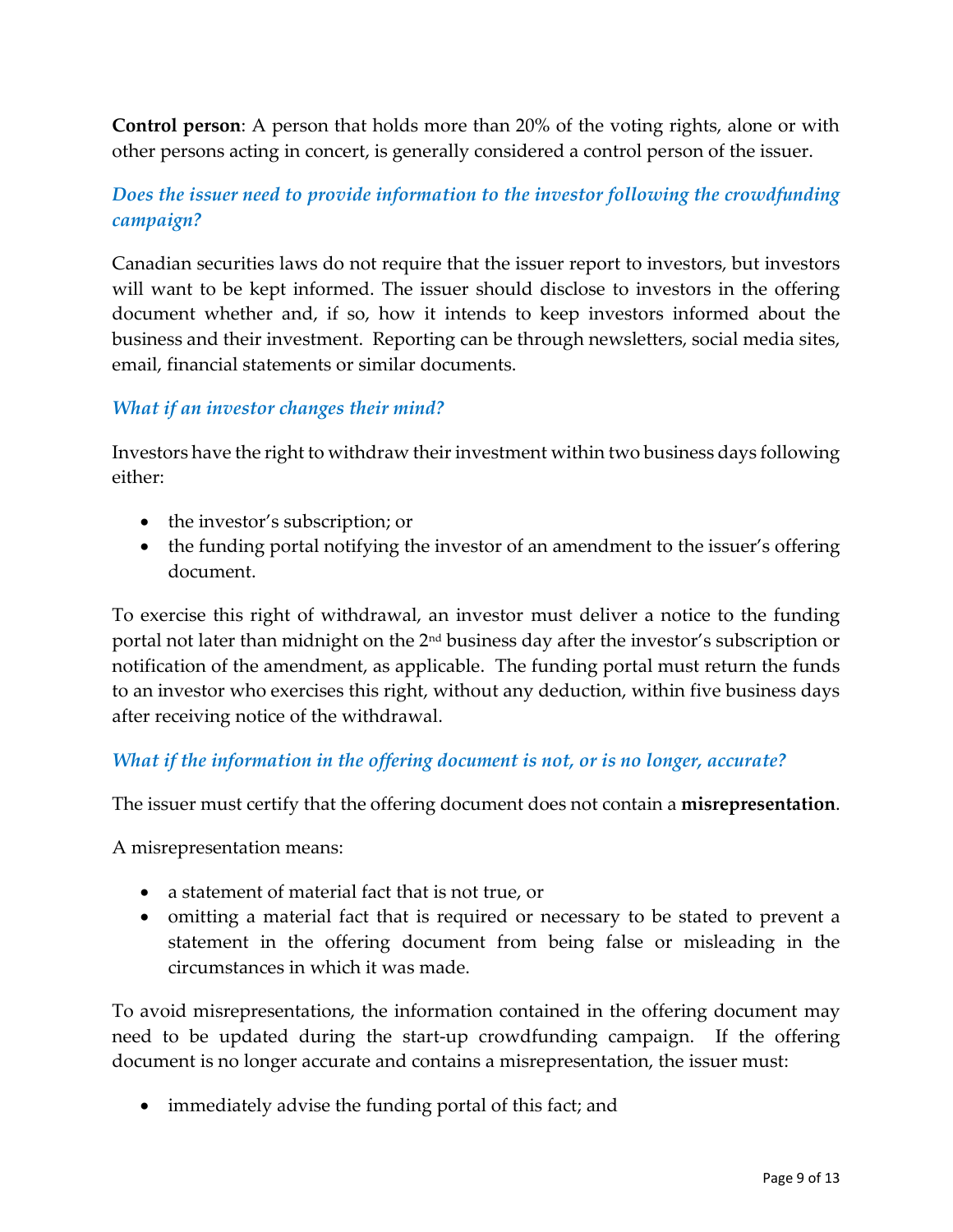• amend the offering document and send the new version to the funding portal as soon as practicable.

The funding portal is required to post the new version of the offering document on its website and promptly notify investors about the amendment. Providing an amended offering document gives an investor the opportunity to withdraw their investment (see "*What if an investor changes their mind?"* above).

The offering document does not need to be updated after the start-up crowdfunding campaign is over.

*What if an investor purchases securities when the offering document contained a misrepresentation?*

Securities laws in all provinces and territories of Canada provide investors with a **statutory right to sue for damages (typically limited to the amount paid for the securities)** or **rescission (to unwind or reverse the purchase)** in cases where an offering document contains a misrepresentation. These claims may be made against the issuer and in a number of provinces and territories, the directors and other persons that signed the offering document.

This statutory right to sue is available whether or not the investor relied on the misrepresentation. However, there may be various defenses available. In particular, a defense may be available if the investor knew of the misrepresentation when he or she purchased the securities.

## **Completing a Start-up Crowdfunding Campaign**

Once the minimum offering amount has been collected, the issuer may choose to "close the offering" by issuing the securities to investors. However, the issuer must wait until each investor's 2-day withdrawal period has expired.

An issuer can continue raising additional funds up to the maximum amount indicated in the offering document provided it closes the offering within the 90-day maximum offering period. The issuer must disclose in the offering document what it intends to do with any extra funds raised above the minimum amount.

At the closing of the offering, the funding portal will release the funds raised to the issuer. The issuer should make note of the date on which it closes the offering because certain filings and deliveries must be completed within a certain number of days of the closing.

#### *Can an issuer use another prospectus exemption to meet the minimum amount?*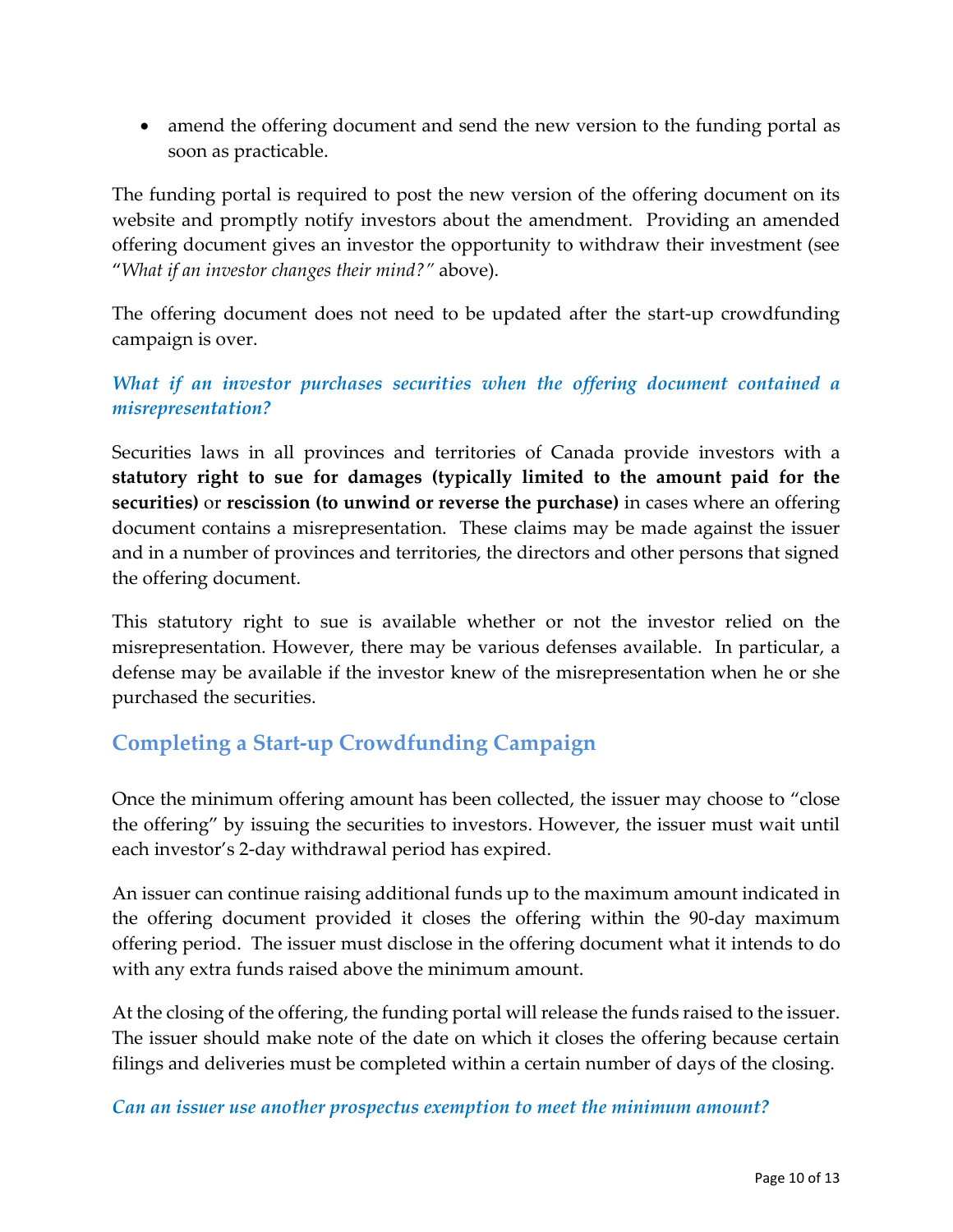Although an issuer cannot have more than one start-up crowdfunding campaign running at the same time, the issuer can raise funds using other prospectus exemptions during a start-up crowdfunding campaign. For example, the issuer may issue securities to an accredited investor. Other prospectus exemptions, such as the accredited investor exemption, are found in securities laws, including [National Instrument 45-106](https://www.bcsc.bc.ca/45-106_%5bNI%5d_05052015_01/) *Prospectus [Exemptions](https://www.bcsc.bc.ca/45-106_%5bNI%5d_05052015_01/)*. The funds raised under other prospectus exemptions can be counted towards the minimum offering amount if those funds are unconditionally available to the issuer. This would not trigger the requirement for the issuer to amend the offering document.

If an issuer raises funds under other prospectus exemptions, it must comply with the conditions of both the start-up crowdfunding exemptions and the other exemption(s). An issuer should seek professional advice if it has any questions regarding compliance.

## **After the closing**

## *What documents have to be filed with securities regulators?*

The offering document and a Form 45-106F1 *[Report of Exempt Distribution](https://www.securities-administrators.ca/industry_resources.aspx?id=1464)* must be filed with the regulator in each jurisdiction where investors are located no later than 30 days after the closing of the distribution. For example, if the issuer has raised money in Québec and Nova Scotia, the offering document and report of exempt distribution must be filed with the Autorité des marchés financiers and the Nova Scotia Securities Commission.

In addition, the offering document and report of exempt distribution must be filed with the regulator of the jurisdiction where the issuer's head office is located, even if no investors were located in this jurisdiction.

| Participating Jurisdiction                                       | <b>How to File</b>                                                                                                                                                                                                                                                                                                                                                                                             |
|------------------------------------------------------------------|----------------------------------------------------------------------------------------------------------------------------------------------------------------------------------------------------------------------------------------------------------------------------------------------------------------------------------------------------------------------------------------------------------------|
| All CSA jurisdictions,<br>except British Columbia<br>and Ontario | Electronically through <b>SEDAR</b> , in accordance with National<br>Instrument 13-101 System for Electronic Document Analysis and<br>Retrieval (SEDAR)<br>The Canadian Securities Administrators (CSA) has information<br>regarding the SEDAR filing requirements. Please see:<br>CSA Staff Notice 13-323 – Frequently Asked Questions About<br>Making Exempt Market Offering and Disclosure Filings on SEDAR |

When filing the offering document, the issuer must include all copies of the offering document including any amended versions.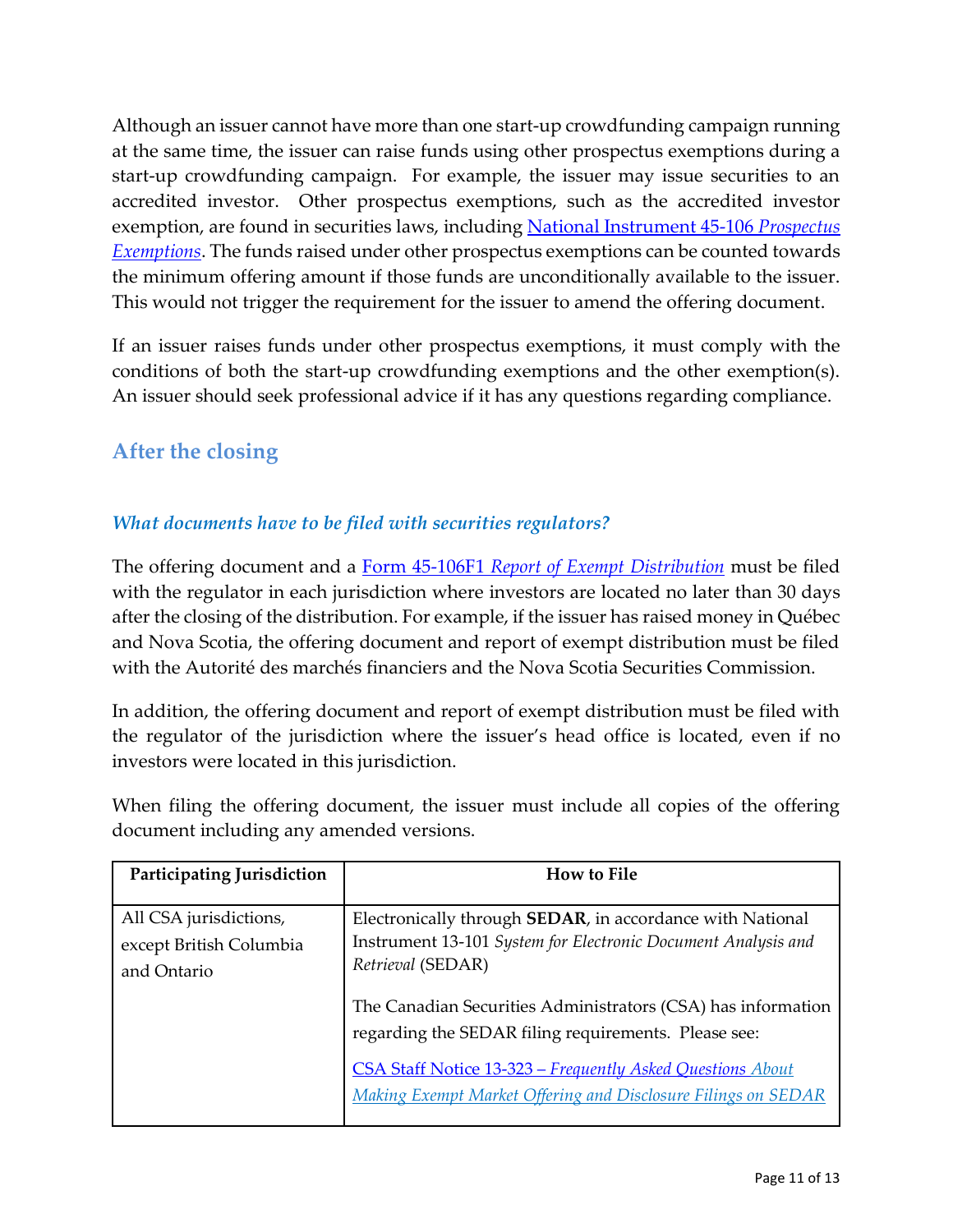|                  | CSA website on Reports of Exempt Distribution contains links to<br>the reports for start-up crowdfunding prospectus exemption<br>for SEDAR filing                                                                                         |
|------------------|-------------------------------------------------------------------------------------------------------------------------------------------------------------------------------------------------------------------------------------------|
| British Columbia | Electronically via BC's eServices<br>website (https://eservices.bcsc.bc.ca/). When submitting a<br>report of exempt distribution for a start-up crowdfunding<br>distribution, there will be an option to attach the offering<br>document. |
| Ontario          | Electronically through the OSC Electronic Filing Portal at<br>https://www.osc.ca/en/filing-documents-online                                                                                                                               |

## *Confirmation notice to investors*

Within 30 days after the closing of the offering, the issuer must send a copy of the offering document and a confirmation notice to each investor who purchased securities with the following information:

- the date of subscription and the closing date of the distribution;
- the quantity and description of securities purchased;
- the price paid per security;
- the total commission, fee and any other amounts paid by the issuer to the funding portal in respect of the start-up crowdfunding distribution.

The issuer may choose to have the funding portal send this information to investors if the funding portal platform has this capability.

#### **For more information contact:**

For more information, please contact the following:

| Alberta          | Alberta Securities Commission                                                                                                                        |
|------------------|------------------------------------------------------------------------------------------------------------------------------------------------------|
|                  | Telephone: 403-355-4151                                                                                                                              |
|                  | E-mail: inquiries@asc.ca                                                                                                                             |
|                  | Website: www.albertasecurities.com                                                                                                                   |
| British Columbia | <b>British Columbia Securities Commission</b><br>Telephone: 604-899-6854 or 1-800-373-6393<br>Email: inquiries@bcsc.bc.ca<br>Website: www.bcsc.bc.ca |